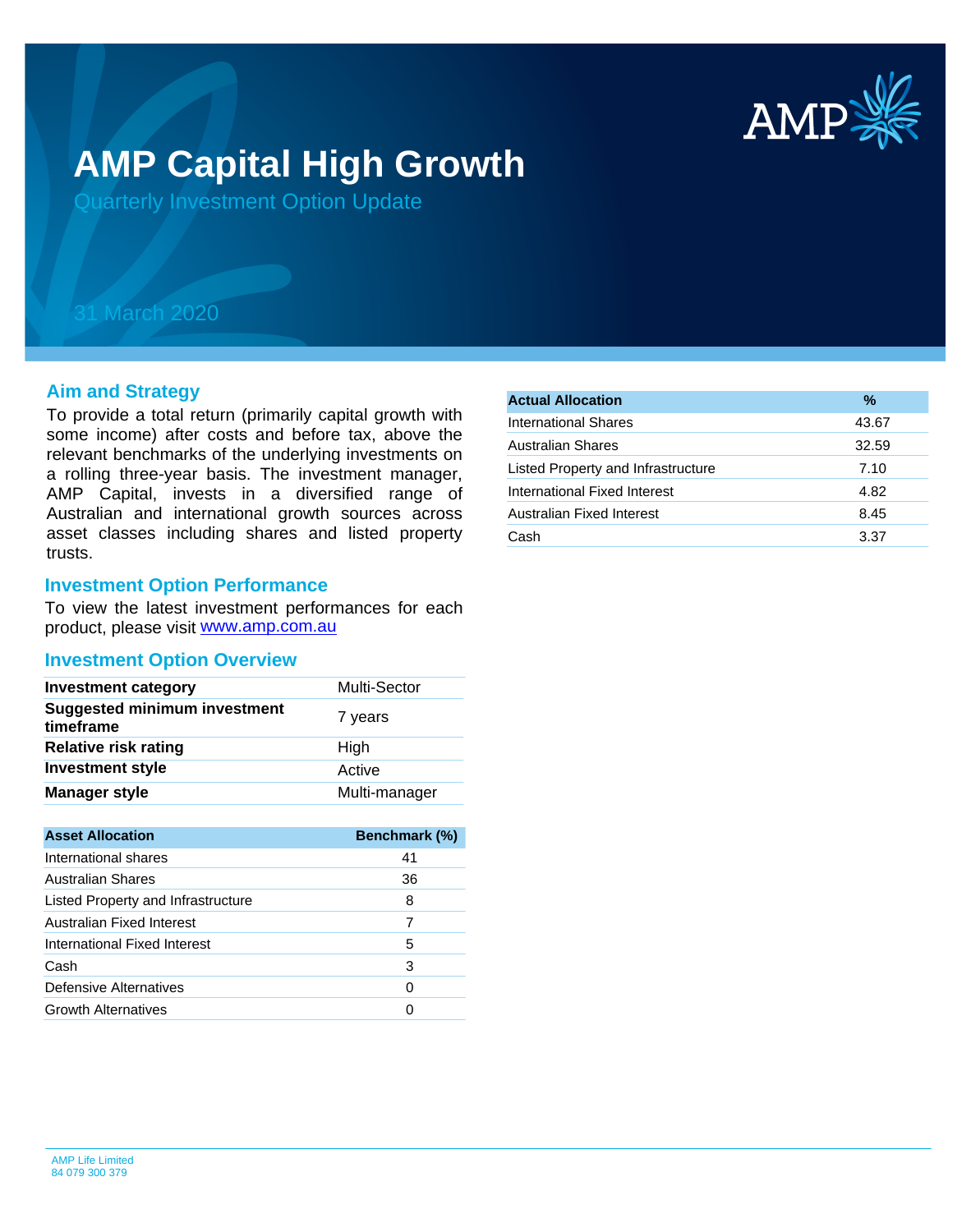#### **Market Review**

The first quarter of 2020 began with the renewed conflicts between the US and Iran and the US-China trade tensions which were later resolved and share markets were encouraged by initial signs the global economy was improving. However, as March approached, the global surge in COVID-19 cases outside of China led to a pandemic. At the end of the quarter, despite the continued rise in new COVID-19 cases (especially in the US and Italy) and signs of a slowdown in global economic activity, share markets had a strong rebound in response to further announcements of unprecedented stimulus measures by governments and central banks.

The Federal Reserve reduced interest rates by a further 100 basis points to 0.00%–0.25% and commenced its quantitative easing. The US government announced the largest fiscal package, worth \$US2 trillion. The Bank of Canada lowered its overnight rate target to 0.75% and launched a credit facility program.

In Europe, the UK officially left the European Union on 31 January. The European Central Bank launched a new Pandemic Emergency Purchase Programme, worth €750 billion. The Bank of England lowered its Bank Rate further and launched a new substantial quantitative easing program whilst the UK government announced it credit guarantees.

In Asia, China's central bank announced a reduction in reserve ratios for banks. The Bank of Japan provided a significant liquidity injection and expanded its quantitative easing program.